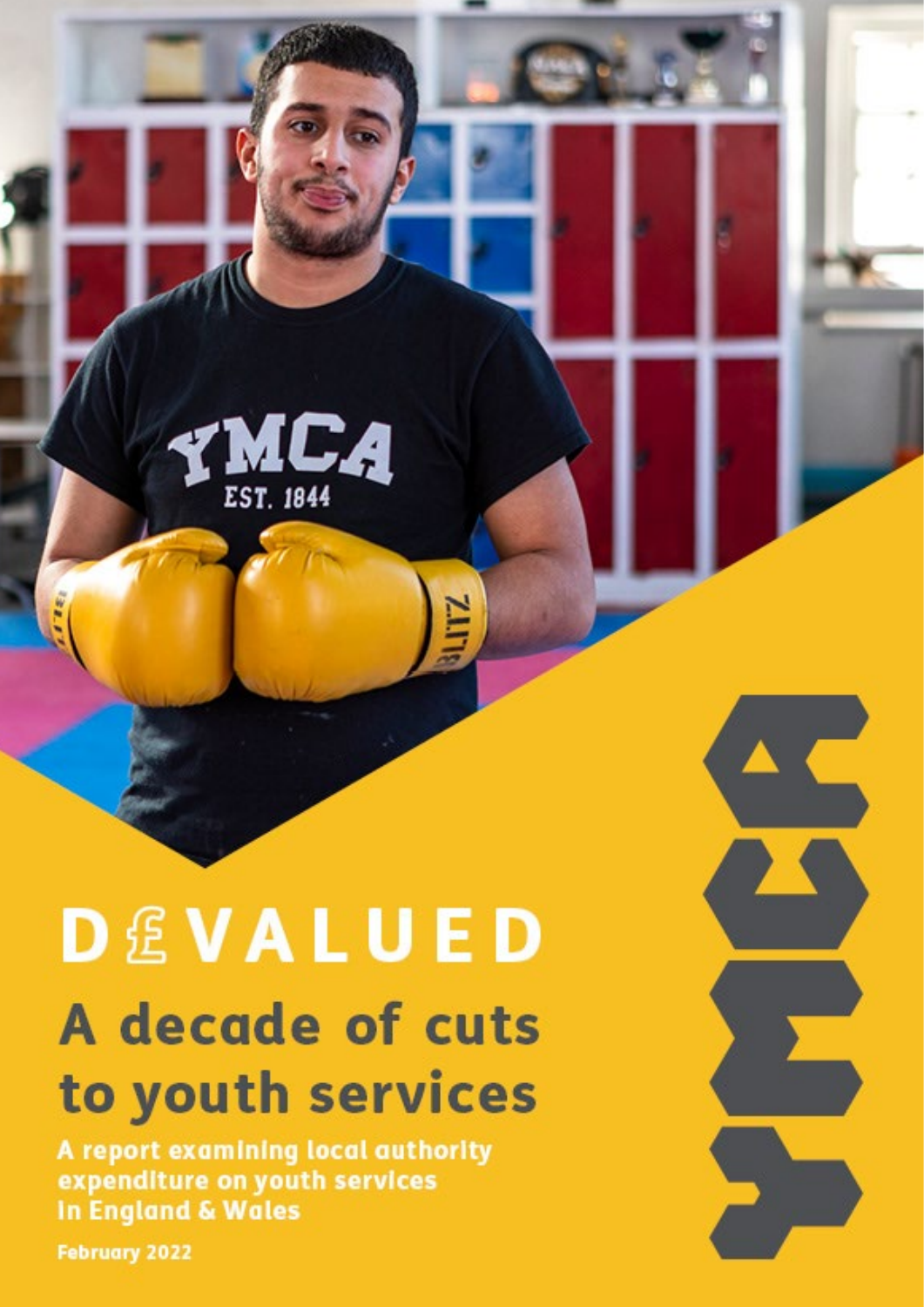## Introduction

As the longest provider of youth services in England and Wales, YMCA has seen generations of young people grow, explore and develop with the help of youth workers and as part of their communities. The methods, techniques and delivery of youth services may have changed somewhat over the years, but their importance for young people has not. What has changed, however, is the precarious nature of how these vital services can continue to operate on fewer resources.

Despite the importance of youth services as part of forming communities and enriching children's lives, government funding for the sector has been gutted over the past ten years. Although many public services too were on the receiving end of cuts as a result of austerityled economic policies in the wake of the 2007–8 Global Financial Crisis, the hit to youth services has been particularly deep.

YMCA has tracked the real-terms decline in youth services funding over the past several years: that is, adjusting funding amounts over previous years for inflation. Historic figures are then directly comparable to the most recent years to better grasp the decline of money spent relative to its current value. With annual inflation at 5.4% at the time of writing,<sup>[1](#page-1-0)</sup> the importance of comparing figures at their real-term value is particularly stark.

The latest figures from 2020/21 are significant as a showcase of a decade in change, but also the immediate and localised fallout of a new global crisis. The Covid-19 pandemic meant a shift in how youth services operated throughout many months of this financial year: from a closure of centres to shifting services online, to safely providing vital social and recreational time for young people outside of the house.

As youth services resume to business-as-usual clubs and services, the needs of young people they seek to welcome through their doors will be more complex than prior to the pandemic. National lockdowns, school closures, virus contagion and isolation all shifted how young people were able to live, learn and play. Loneliness and low-level mental health concerns were longstanding prior to the pandemic. Now these issues have been exacerbated, with fewer resources to build friendships and resilience.

This report analyses the fall in youth services spending over the past ten years. It looks not only at the national picture but the regions where young people have been most affected in recent years, for better or worse. This includes, for the first time, analysis on how widely spend per 5- to 17-year-old differs across local authorities, exposing the disparity in opportunities available for them depending on where they live.

 $\overline{a}$ 

<span id="page-1-0"></span><sup>1</sup> Office for National Statistics, [Consumer price inflation, UK: December 2021,](https://www.ons.gov.uk/economy/inflationandpriceindices/bulletins/consumerpriceinflation/december2021) 19 January 2022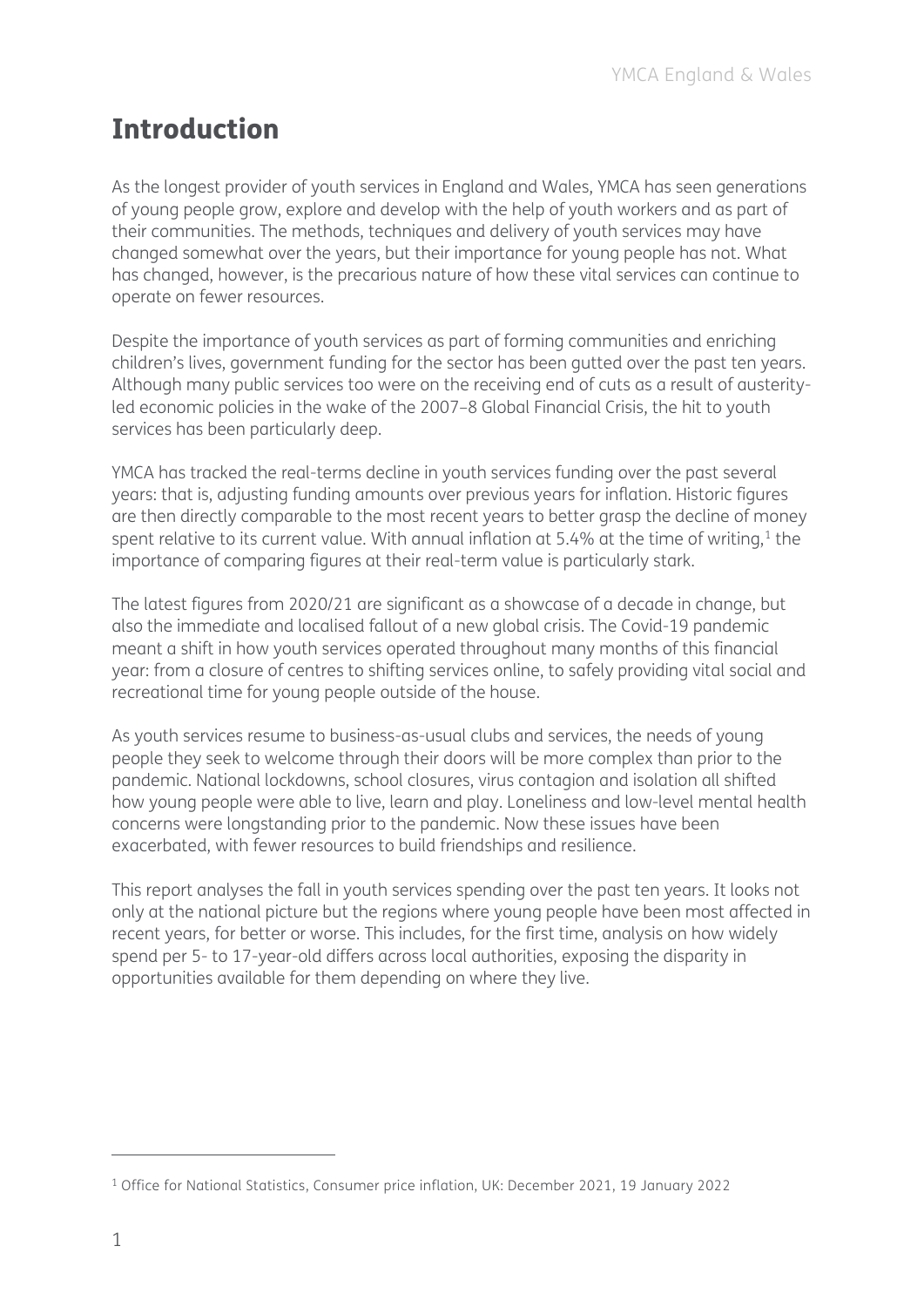# Methodology

This report follows YMCA's previous *Out of Service* research, which investigated changes in local authority spending since [2](#page-2-0)010/11.<sup>2</sup>

The analysis was conducted by taking the individual datasets of local authority spending on youth services for each financial year since 2010/11 and then converting these costings into real terms to make them comparable with 2020/21. The financial and cost difference were then analysed at a national level (in this report, England and Wales have not been combined for an overall total, given the distinct spending patterns between the countries), at a regional level and at a local level with the highest and lowest levels of cuts.

In this report, data was selected from the Office for National Statistics' estimates of the population for England and Wales from mid-2010 to mid-2020. Local authority population counts of 5- to 17-year-olds were compared against local authority spend on youth services to generate a per-head figure.

## Wales

Data for the Isle of Anglesey has been excluded from the dataset and report due to a number of years' data being missing.

Powys did not report its data for 2018/19 and so the figure from 2017/18 was used, and then adjusted using an average of the percentage change for all declared local authorities between 2017/18 and 2018/19. This equated to a 2% reduction on the 2017/18 figure.

## Real-terms increases

The spending referenced in this research has been converted into real terms. This conversion takes the latest gross domestic product (GDP) deflators provided by HM Treasury and is used as a measure of general inflation in the domestic economy. This allows a true reflection on how much spending in 2010 would be equivalent to now.

## Youth services definition

For the purposes of this research, 'youth services' broadly encapsulates two types of service: 'open-access' (or 'universal') services, including a range of leisure, cultural, sporting and enrichment activities often based around youth centres; and more targeted provision for vulnerable young people, including teenage pregnancy advice, youth justice teams, and drug and alcohol misuse services.

 $\overline{a}$ 

<span id="page-2-0"></span><sup>2</sup> YMCA, [Out of Service](https://www.ymca.org.uk/wp-content/uploads/2020/01/YMCA-Out-of-Service-report.pdf), January 2020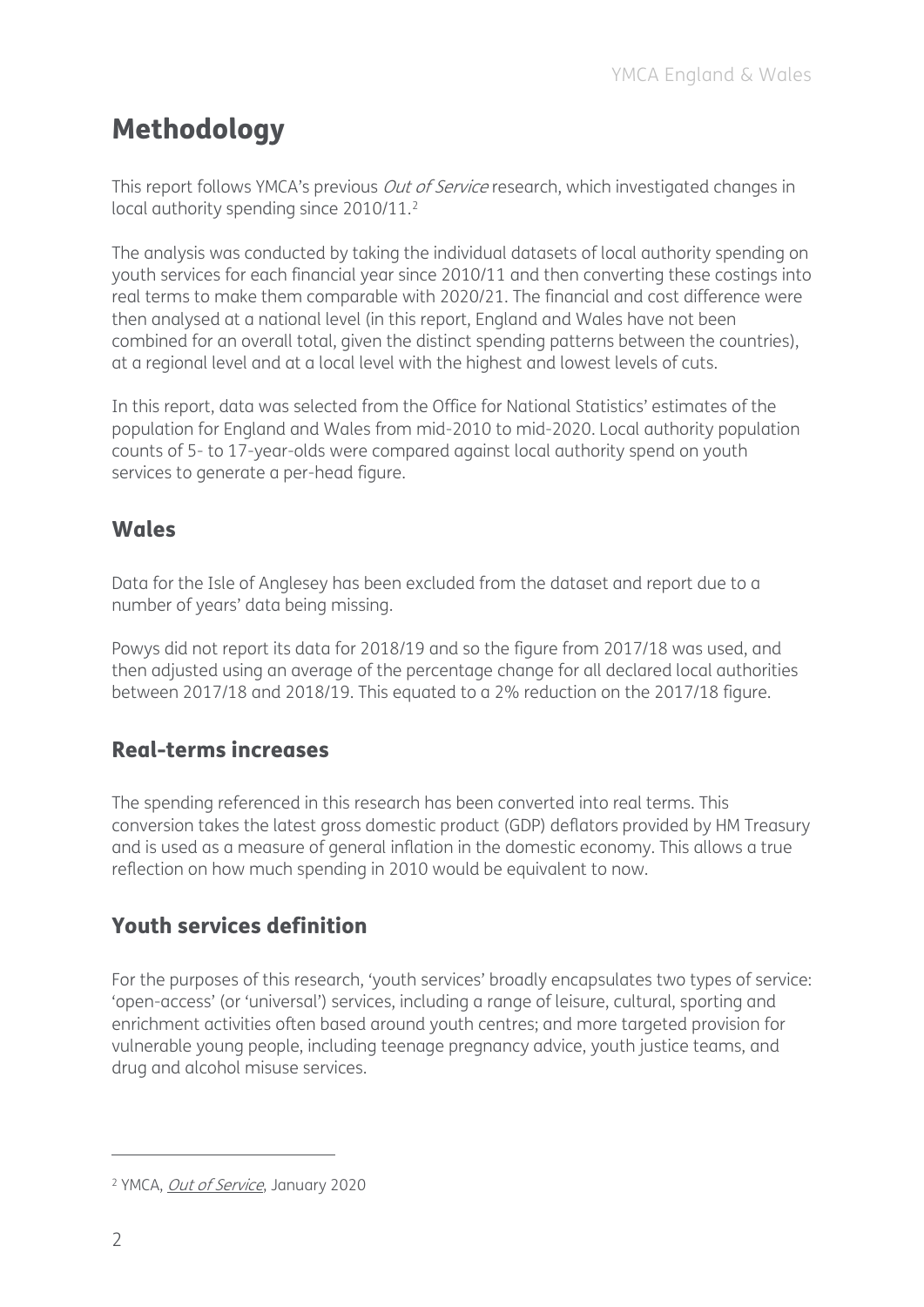# England

In 2020/21, local authority spending on youth services in England totalled £379m. This represents £1.1bn cut in youth services funding over the past ten years in England, with real-terms expenditure down 74% from 2010/11's £1.48bn spend.

In the last year, real-terms local authority spending on youth service fell by 4% from £397m in 2019/20. This represents a slow-down in cuts over the past few years, with the lowest rate of annual decline in the past decade.

On the ground, this reduction in funding for the delivery of youth services (such as through youth worker salaries, staff support and the running of projects) means fewer young people can be supported. In a handful of local authorities, this vital funding has been wiped out entirely, with seven declaring that no money had been allocated to youth services in 2020/21.

Local authority budgets for youth service provision plummeted under the Coalition government's policy of austerity following the Global Financial Crisis, with financing halved between 2010/11 and 2014/15. Although the depth of year-on-year cuts have stayed single-digit since 2017/18, the substantial stripping back of services at the start of the decade gave little room for any further heavy declines.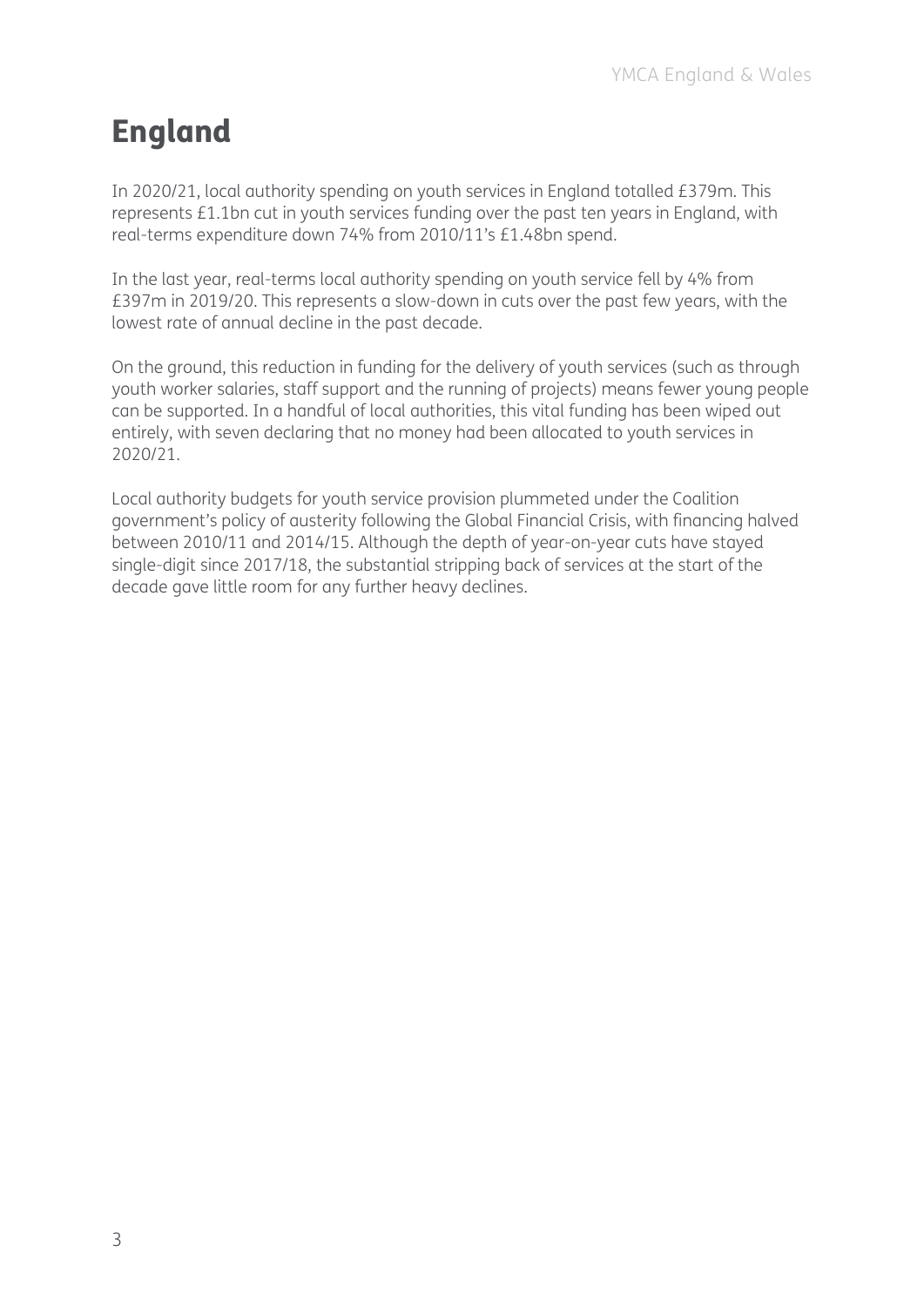

Total real-terms expenditure by local authorities on youth services in England and year-on-year decline in expenditure, 2010/11 – 2020/21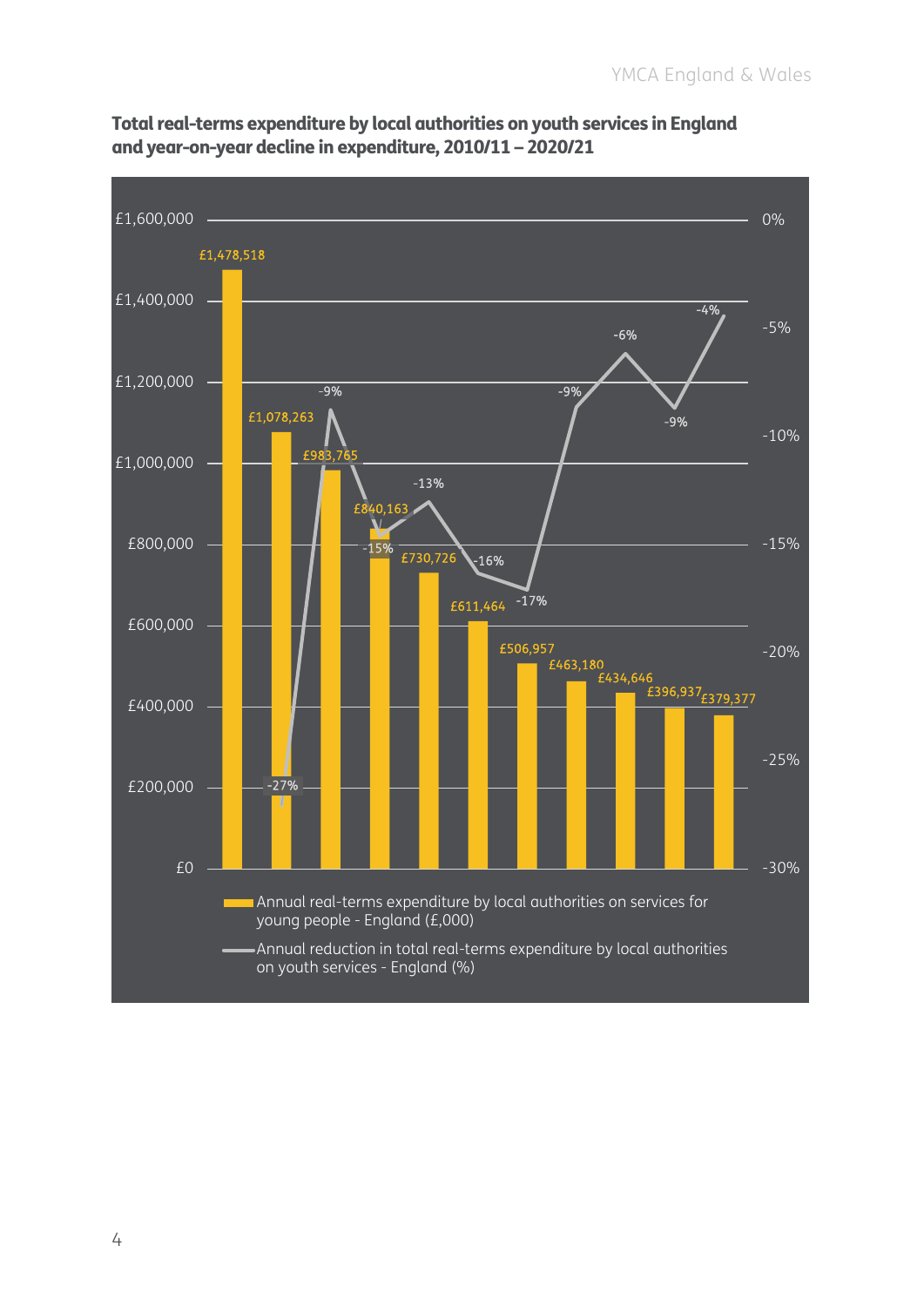## Wales

Welsh local authority spending on youth services has decreased over the past decade, albeit not with the same ferocity as in England. In 2020/21, local authorities in Wales (excl. Isle of Anglesey) spent £37.7m on youth services, representing a 31% real-terms decrease from £54.5m in 2010/11.

Although real-terms spending fell 4% year-on-year from 2019/20 (£38.8m), this was on the back of a 14% annual increase in spending between 2018-19. This jump in budget in 2019/20 came from a 72% increase in income from national sources, such as the Youth Work Strategy Support Grant and Families First. This level was maintained in 2020/21, despite declines in income from local authority departments and the Core Youth Service budget.

The Welsh Government has instigated a rights-based approach for children and young people in recent years, quiding its policy-making.<sup>[3](#page-5-0)</sup> In 2019, for example, it introduced the Youth Work Strategy for Wales to re-engage young people through accessible services with a sustainable model for delivery.[4](#page-5-1)

 $\overline{a}$ 

<span id="page-5-0"></span><sup>3</sup> CWVYS, [Youth work in Wales: Principles and purposes,](https://www.cwvys.org.uk/wp-content/uploads/2018/11/YOUTH-WORK-IN-WALES-PRINCIPLES-AND-PURPOSES.pdf) November 2018

<span id="page-5-1"></span><sup>4</sup> Education Wales, [Youth Work Strategy for Wales,](https://gov.wales/sites/default/files/publications/2019-06/youth-work-strategy-for-wales.pdf) June 2019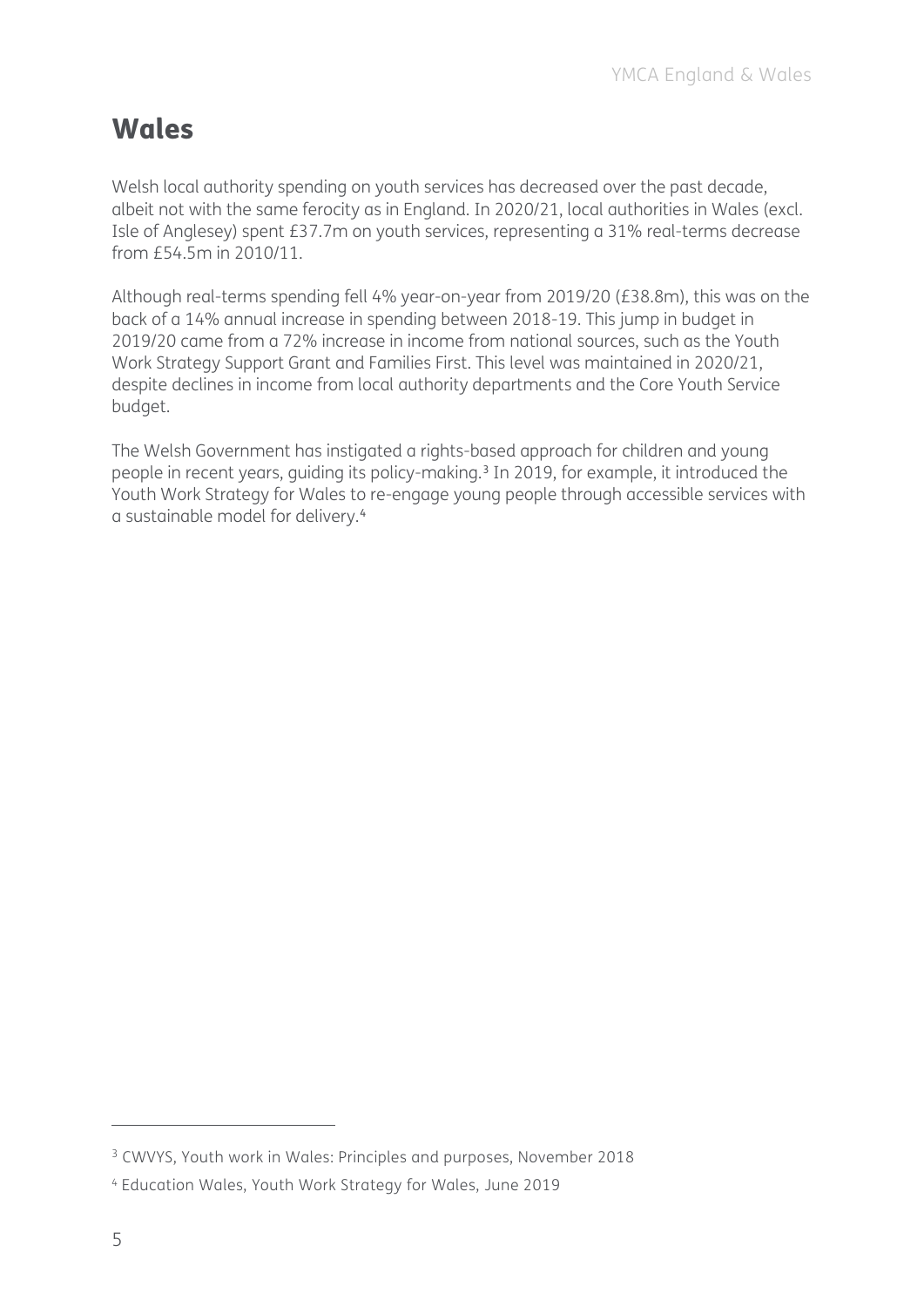

Total real-term spend by local authorities on youth services in Wales (excl. Isle of Anglesey) and year-on-year decline in expenditure 2010/11 – 2020/21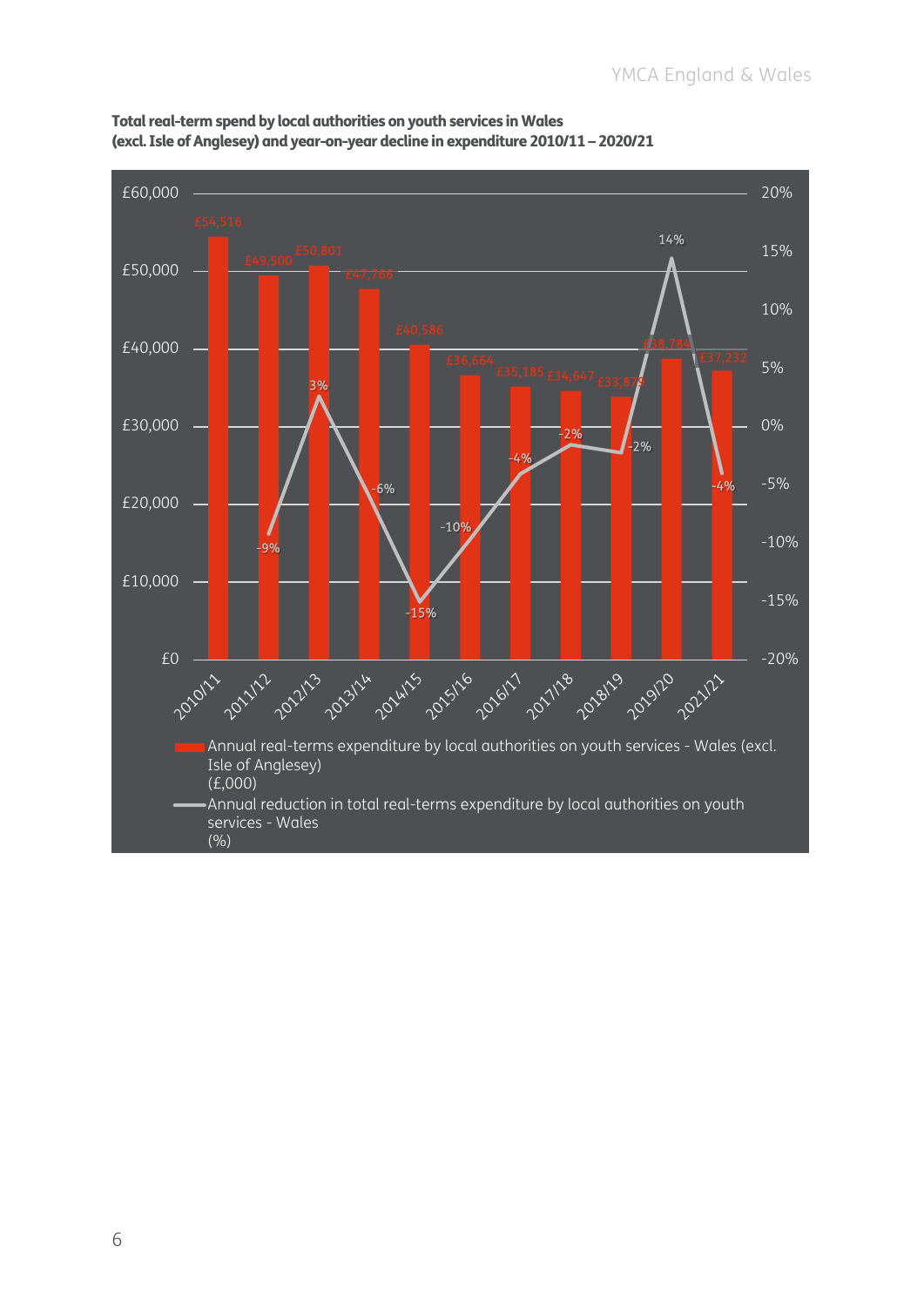## Spend per head in England and Wales

Cuts to youth services spending in Wales have been less severe than seen in England. However, in 2010/11, the money spent per young person aged 5-17 in Wales (£72) was less than half than in England (£158).

This per-head spend levelled out in 2017/18, and since then has been higher in Wales. In 2020/21, the amount per-head in Wales (£48) was 30% higher than in England (£37). Over this time, per-head spend has fallen 77% in England, compared to 33% in Wales.

#### Real-terms local authority spend on youth services per 5- to 17-year-old in England and Wales, 2010/11 to 2020/21

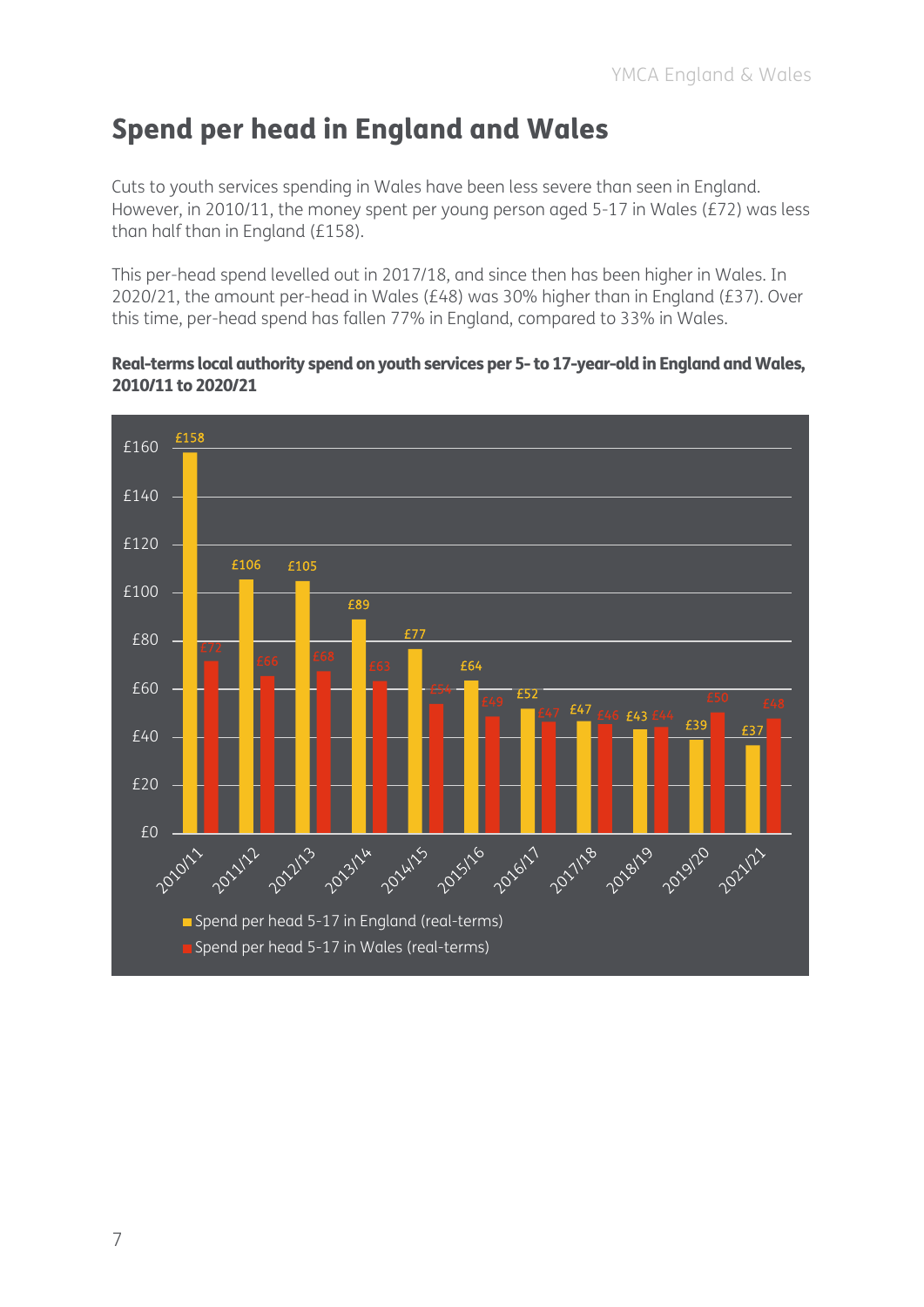## Regional variation

Over the past ten years, certain regions have had expenditure tightened more than others: in East of England this fell in real-terms by 63% and by 68% in Outer London. Comparatively, expenditure has fallen in real-terms by 88% in the West Midlands, 83% in the North East and 77% in the South East since 2010-11.

Year-on-year, however, only Outer London had an increase in expenditure from 2019-20 (11%). The North East (19%), South West (19%) and Inner London (10%) had double-digit falls.

In Wales, funding in Mid-Wales fell by 51% between 2010/11 and 2020/21, while South West Wales experienced a 22% decline. In the last financial year, South West Wales had funding increase 6%, while North Wales and South East Wales both fell (12% and 5% respectively).

#### Real-terms change in local authority expenditure on youth services between 2010/11 - 2020/21, and year-on-year change between 2019/20 – 2020/21, split by region

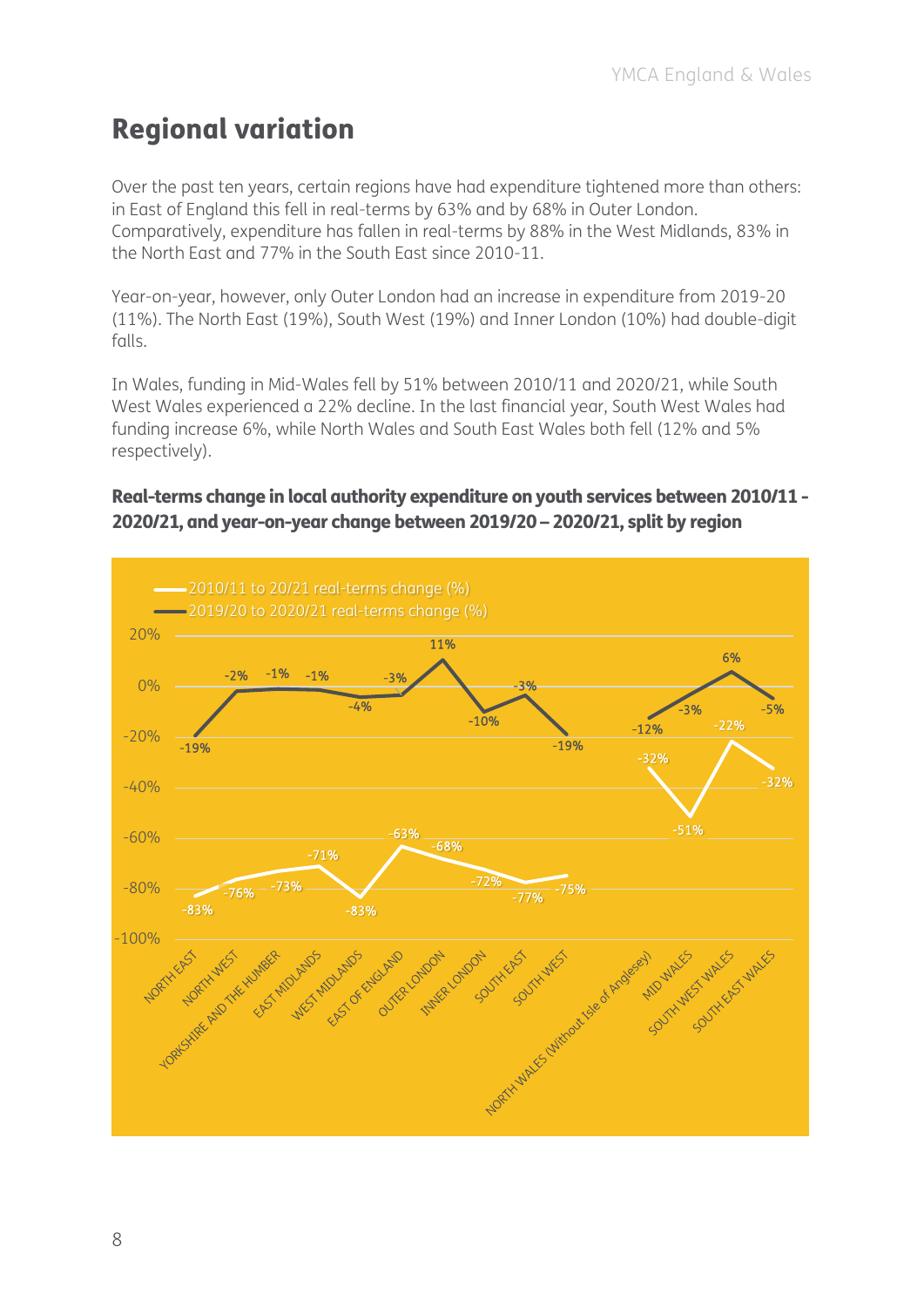The chart below outlines how far the different amounts of spending by regions actually goes, comparing the regional total with regional per-head spend for 5- to 17-year-olds.

While local authorities in the North West and Yorkshire and the Humber spent comparatively similar amounts on youth services in 2020/21 (£52m; £49m), the population of young people in these areas translates to expenditure of £34 and £57 per 5- to 17-yearold respectively.

The South East, meanwhile, had the third-highest spend among regions at £45m, however the second-lowest spend-per-head at £31. While the North East had the lowest overall regional spend at £16m, this translated to £41 per young person, higher than the national average.

In Wales, general lower population sizes per region and higher spend per local authority shows the high level of investment in young people compared to England. In South East Wales, the region with the highest population, its £20m spend equates to £58 in youth services funding per 5- to 17-year-old in 2020/21. Mid-Wales, formed of only two local authorities with a combined £2m spent, equates to £85 per young person.

#### Total local authority expenditure on youth services (£,000) and spend per 5- to 17-year-old in 2020/21, split by region

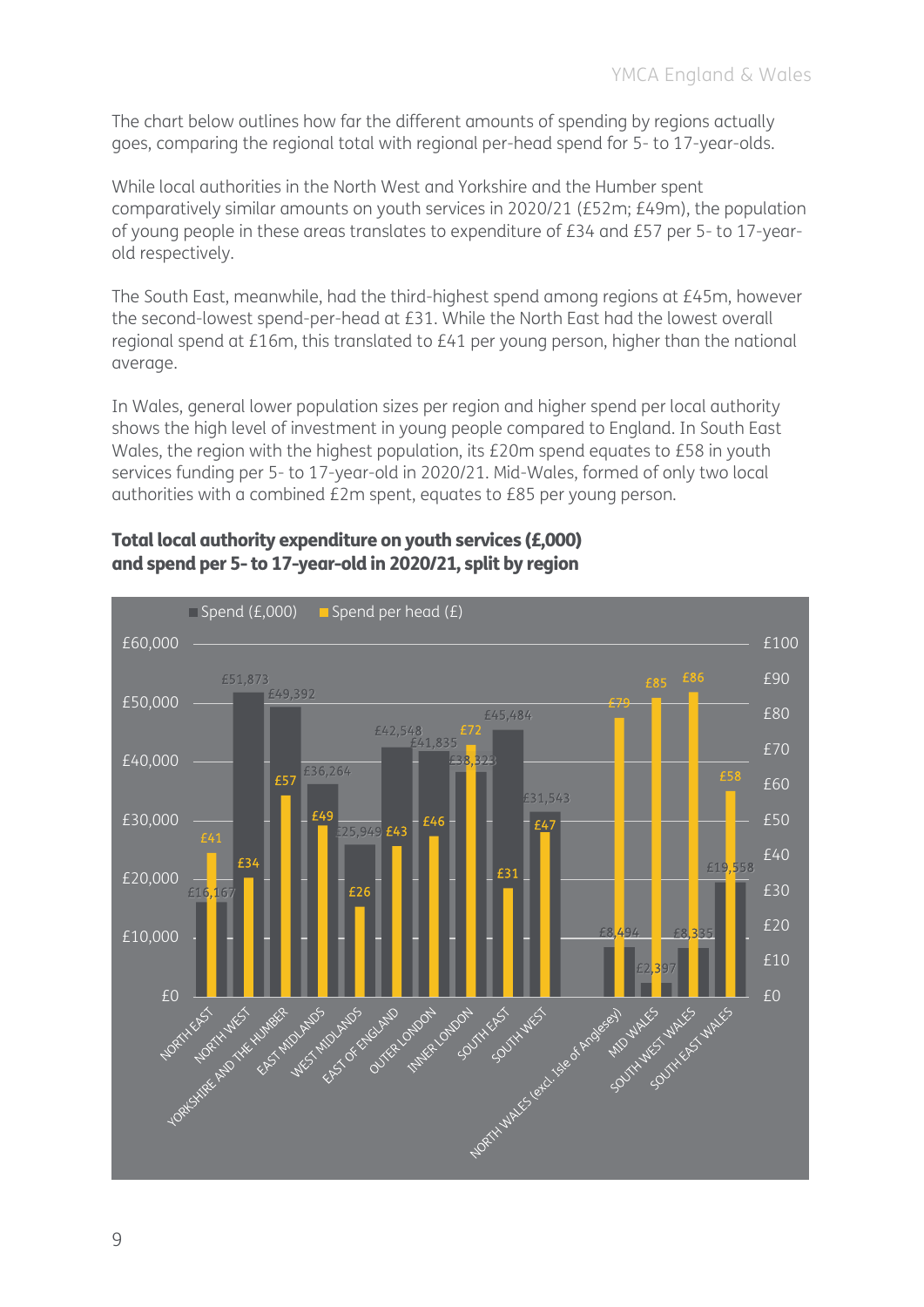# Local investment gaps

The figures analysed in this report are based on local authorities' financial reporting and outturn surveys submitted annually to the Department for Education. Seven local authorities in England did not report any expenditure on youth services 2020/21: Trafford, Worcestershire, Kensington and Chelsea, Westminster, Medway, Slough and the Isles of Scilly. Several more spent less than £15 per 5- to 17-year-old. Aside from Manchester, all of these local authorities have reduced spending by 90% or more since 2010/11.

| <b>Local authority</b>   | 2020/21 spend per<br>5-to 17-year-old | <b>Change since 2010/11</b> |
|--------------------------|---------------------------------------|-----------------------------|
| <b>Trafford</b>          | £0                                    | $-100%$                     |
| Worcestershire           | £0                                    | $-100%$                     |
| Kensington and Chelsea   | £0                                    | $-100%$                     |
| Westminster              | £0                                    | $-100%$                     |
| Medway                   | £0                                    | $-100%$                     |
| Slough                   | £0                                    | $-100%$                     |
| <b>Isles of Scilly</b>   | £0                                    | $-100%$                     |
| Herefordshire, County of | £2.05                                 | $-98%$                      |
| Buckinghamshire          | £3.23                                 | $-99%$                      |
| <b>West Berkshire</b>    | £3.58                                 | $-97%$                      |
| Derby                    | £5.51                                 | $-98%$                      |
| Somerset                 | £5.77                                 | $-97%$                      |
| Norfolk                  | £6.65                                 | $-94%$                      |
| Northamptonshire         | £7.38                                 | $-94%$                      |
| Gateshead                | £8.06                                 | $-97%$                      |
| Manchester               | £8.38                                 | $-78%$                      |
| Walsall                  | £9.55                                 | $-96%$                      |
| Wokingham                | £11.49                                | $-90%$                      |
| <b>County Durham</b>     | £12.08                                | $-94%$                      |
| Shropshire               | £12.96                                | $-92%$                      |
| Staffordshire            | £14.07                                | $-90%$                      |
| <b>Bedford</b>           | £14.52                                | $-90%$                      |
| Solihull                 | £14.64                                | $-91%$                      |

#### Local authorities with lowest youth services spend per 5- to 17-year-old, 2020/21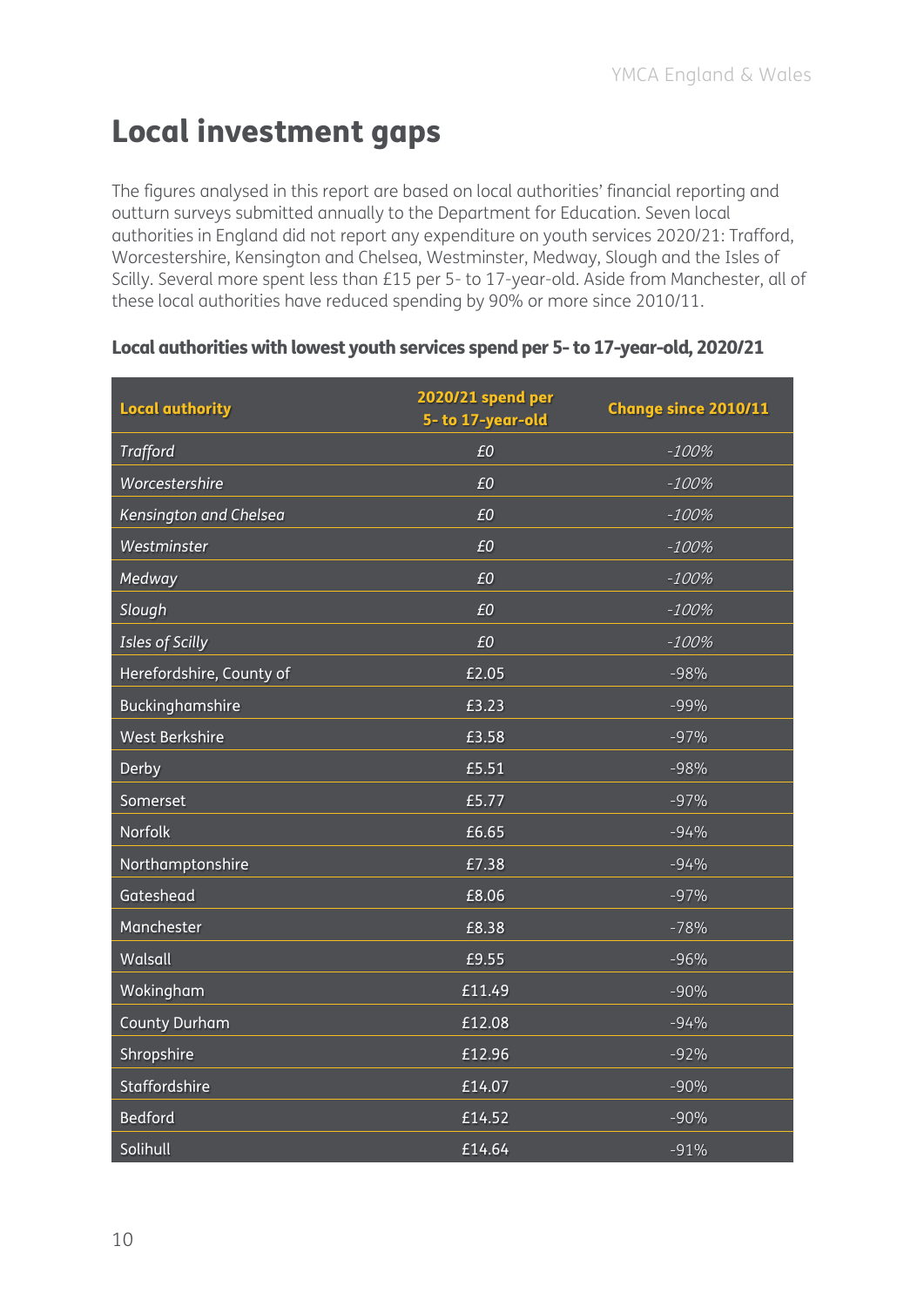Cardiff was the lowest-spending local authority in Wales at £18.81 per head, with Newport in second-lowest at £50.54.

At the other end of the spectrum, 15 local authorities spent more than £100 per young person aged 5-17 in 2020/21 – with five of these within Wales, and six within London.

| Local authorities with highest youth services spend per 5- to 17-year-old, 2020/21 |  |  |  |
|------------------------------------------------------------------------------------|--|--|--|
|------------------------------------------------------------------------------------|--|--|--|

| <b>Local authority</b>         | 2020/21 spend per 5-to<br>17-year-old | <b>Change since 2010/11</b> |
|--------------------------------|---------------------------------------|-----------------------------|
| <b>Blaenau Gwent</b>           | £184.36                               | $-13%$                      |
| Kingston upon Hull, City of    | £169.38                               | $-58%$                      |
| <b>Merthyr Tydfil</b>          | £163.76                               | $-30%$                      |
| <b>City of London</b>          | £163.28                               | $-69%$                      |
| Camden                         | £151.74                               | $-46%$                      |
| <b>Blackpool</b>               | £141.84                               | $-49%$                      |
| <b>Isle of Anglesey</b>        | £128.99                               | $-35%$                      |
| Islington                      | £125.45                               | $-52%$                      |
| Wrexham                        | £123.07                               | $-29%$                      |
| Stockport                      | £122.74                               | $-64%$                      |
| <b>North East Lincolnshire</b> | £111.53                               | $-71%$                      |
| <b>Hackney</b>                 | £108.67                               | $-55%$                      |
| Wandsworth                     | £108.25                               | $-40%$                      |
| Monmouthshire                  | £101.99                               | $-30%$                      |
| <b>Waltham Forest</b>          | £100.20                               | $-46%$                      |

The services available for a young person is a postcode lottery dependent on where their family lives. Even within neighbouring local authorities, these differences can be substantial: spending per 5- to 17-year-old in Wandsworth in 2020/21 was £108.25, while in neighbouring Merton this was £29.77. Trafford's £0 expenditure and Manchester's £8.38 per young person compare against bordering Stockport's £122.74.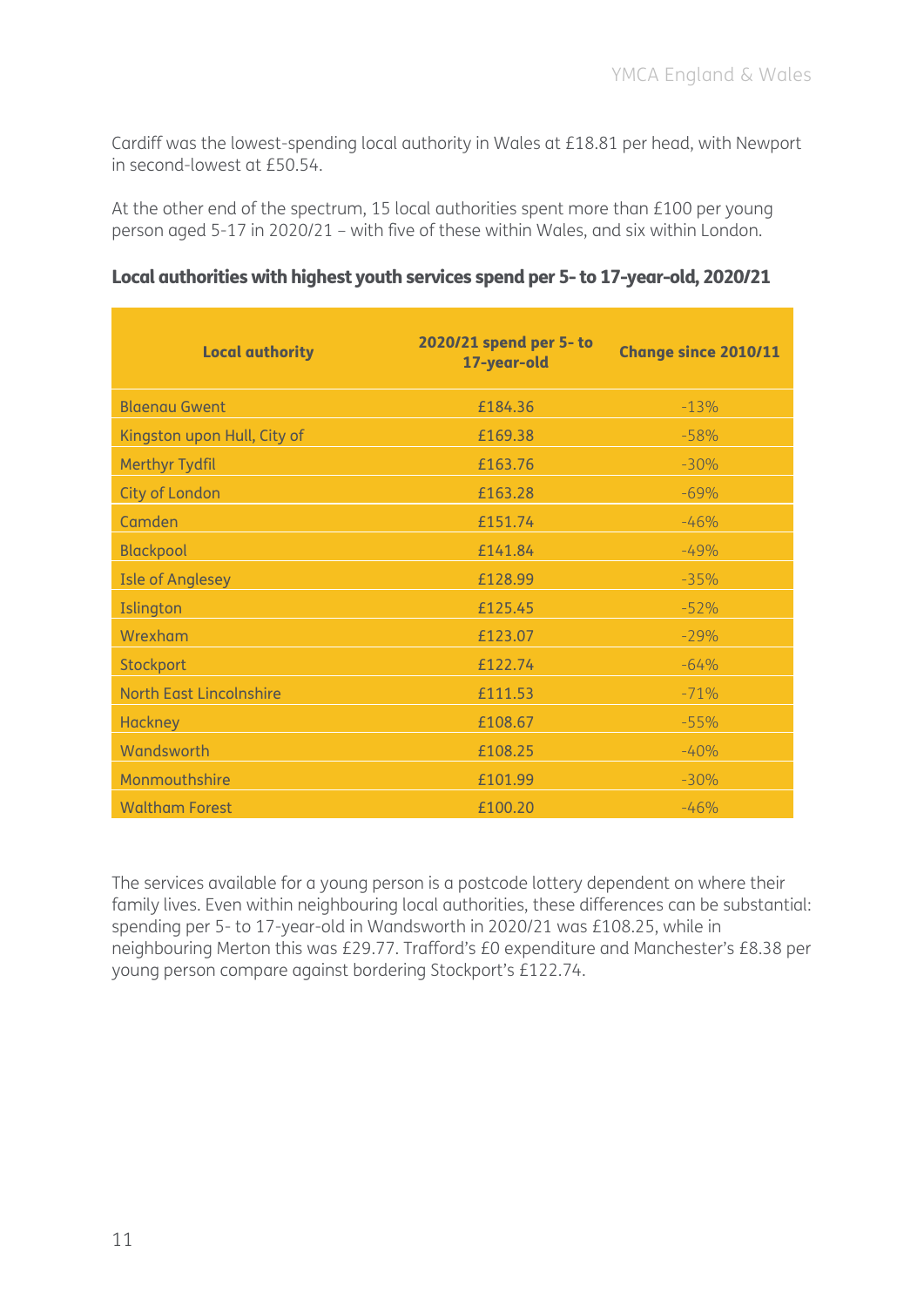## Conclusion

Young people have spent two years adjusting to periods of staying at home, limited spaces for social mixing outside of school and with a host of worries a generation has not had to face before.

Youth services provide a place where young people can explore their interests, be with friends and grow in a supportive environment. Providing these services is essential, but the funding to do so has crumbled away at best and depleted entirely in some areas.

The severity of cuts has softened in more recent years since the double-digit decreases in the first half of the decade, when austerity policies were at their height. However, after year-on-year budget-curtailing, there arguably is little money left to take much more away from. Instead, youth service providers are kept in survival mode each year in case their vital funding stream is squeezed, or worse still, dries up entirely.

As the Government releases the first £10m tranche of its long-awaited £500m Youth Investment Fund to wards in England deemed the most in need, YMCA is glad to see this vital injection to services stripped back over the past ten years. It should be noted that this initial funding can only be spent on capital projects, and by the end of this financial year (March 2022).

Yet, youth services desperately need sustainable revenue funding to deliver, with understanding from government on the necessity of the sector in young people's development. The higher spend per head in Wales and accountability of providers is no surprise: its Government's initiation of a Youth Work Strategy and an Interim Youth Work Board is driving the framework for a sustainable model for youth work in the country. Such an approach in Westminster could ensure young people now and for generations to come have somewhere safe to belong, contribute and thrive.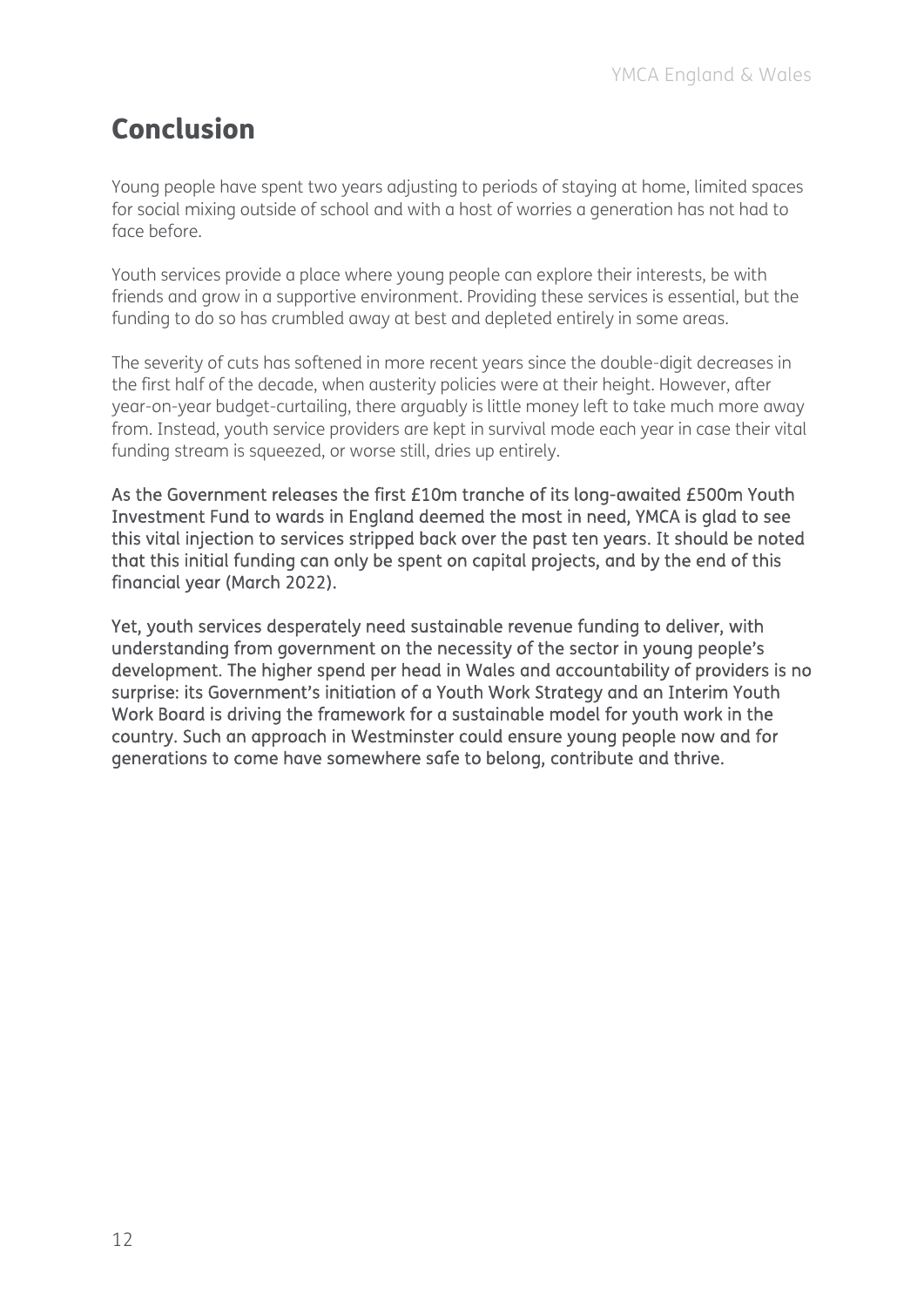# References – Methodology

### England spending

- ► Department for Education, [LA and School Expenditure: 2020 to 2021 financial year](https://www.gov.uk/government/statistics/la-and-school-expenditure-2020-to-2021-financial-year), 16 December 2021
- ► Department for Education, [LA and School Expenditure: 2019 to 2020 financial year](https://www.gov.uk/government/statistics/la-and-school-expenditure-2019-to-2020-financial-year), 21 January 2021
- ► Department for Education, [LA and School Expenditure: 2018 to 2019](https://www.gov.uk/government/statistics/la-and-school-expenditure-2018-to-2019-financial-year) financial year, 13 December 2019
- ► Department for Education, [LA and School Expenditure: 2017 to 2018](https://www.gov.uk/government/statistics/la-and-school-expenditure-2017-to-2018-financial-year) financial year, 19 December 2018
- ► Department for Education, [LA and School Expenditure: 2016 to 2017](https://www.gov.uk/government/statistics/la-and-school-expenditure-2016-to-2017-financial-year) financial year, 14 December 2017
- ► Department for Education, [LA and School Expenditure: 2015 to 2016](https://www.gov.uk/government/statistics/la-and-school-expenditure-2015-to-2016-financial-year) financial year, 15 December 2016
- ► Department for Education, [LA and School Expenditure: 2014 to 2015](https://www.gov.uk/government/statistics/schools-education-and-childrens-services-spending-2014-to-2015) financial year, 10 December 2015
- ► Department for Education, [LA and School Expenditure: 2013 to 2014](https://www.gov.uk/government/statistics/schools-education-and-childrens-services-spending-2013-to-2014) financial year, 11 December 2014
- ► Department for Education, [LA and School Expenditure: 2012 to 2013](https://www.gov.uk/government/statistics/la-and-school-expenditure-financial-year-2012-to-2013) financial year, 12 December 2013
- ► Department for Education, [LA and School Expenditure: 2011 to 2012](https://www.gov.uk/government/statistics/expenditure-on-education-children-and-young-peoples-services-academic-year-2011-to-2012) financial year, 24 January 2013
- ► Department for Education, [LA and School Expenditure: 2010 to 2011](https://www.gov.uk/government/statistics/local-authority-and-school-expenditure-on-education-childrens-services-and-social-care-2010-to-2011) financial year, 25 January 2012

#### Wales spending

- ► Stats Wales, Local government finance, [Revenue outturn expenditure,](https://statswales.gov.wales/Catalogue/Local-Government/Finance/Revenue/Outturn/revenueoutturnexpenditure-by-authority) [by authority](https://statswales.gov.wales/Catalogue/Local-Government/Finance/Revenue/Outturn/revenueoutturnexpenditure-by-authority), 21 December 2021
- ► Stats Wales, Education and skills, Youth Work, Finance, Expenditure summary by local [authority](https://statswales.gov.wales/Catalogue/Local-Government/Finance/Revenue/Outturn/revenueoutturnexpenditure-by-authority), October 2021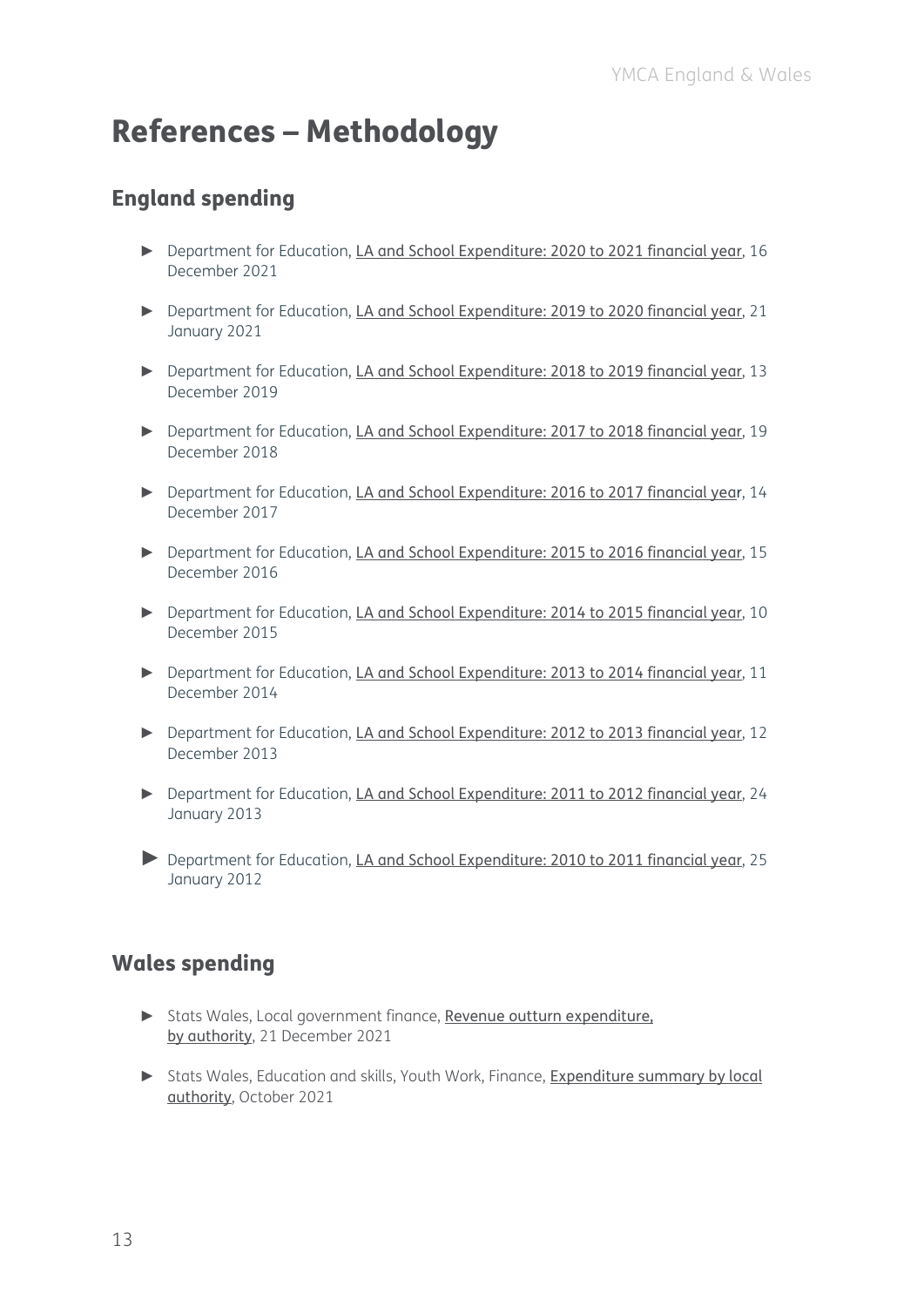## Real terms increases

- ► HM Treasury, [Guidance: How to use the GDP deflator series](https://assets.publishing.service.gov.uk/government/uploads/system/uploads/attachment_data/file/205904/GDP_Deflators_User_Guide.pdf), March 2013 [Accessed 01 January 2020]
- ► HM Treasury, [GDP deflators at market prices, and money GDP October 2021 \(Budget and](https://www.gov.uk/government/statistics/gdp-deflators-at-market-prices-and-money-gdp-october-2021-budget-and-spending-review)  [Spending Review\)](https://www.gov.uk/government/statistics/gdp-deflators-at-market-prices-and-money-gdp-october-2021-budget-and-spending-review), 28 October 2021

## Population

► Office for National Statistics, [Estimates of the population for UK, England and Wales,](https://www.ons.gov.uk/peoplepopulationandcommunity/populationandmigration/populationestimates/datasets/populationestimatesforukenglandandwalesscotlandandnorthernireland)  [Scotland and Northern Ireland,](https://www.ons.gov.uk/peoplepopulationandcommunity/populationandmigration/populationestimates/datasets/populationestimatesforukenglandandwalesscotlandandnorthernireland) 25 June 2021